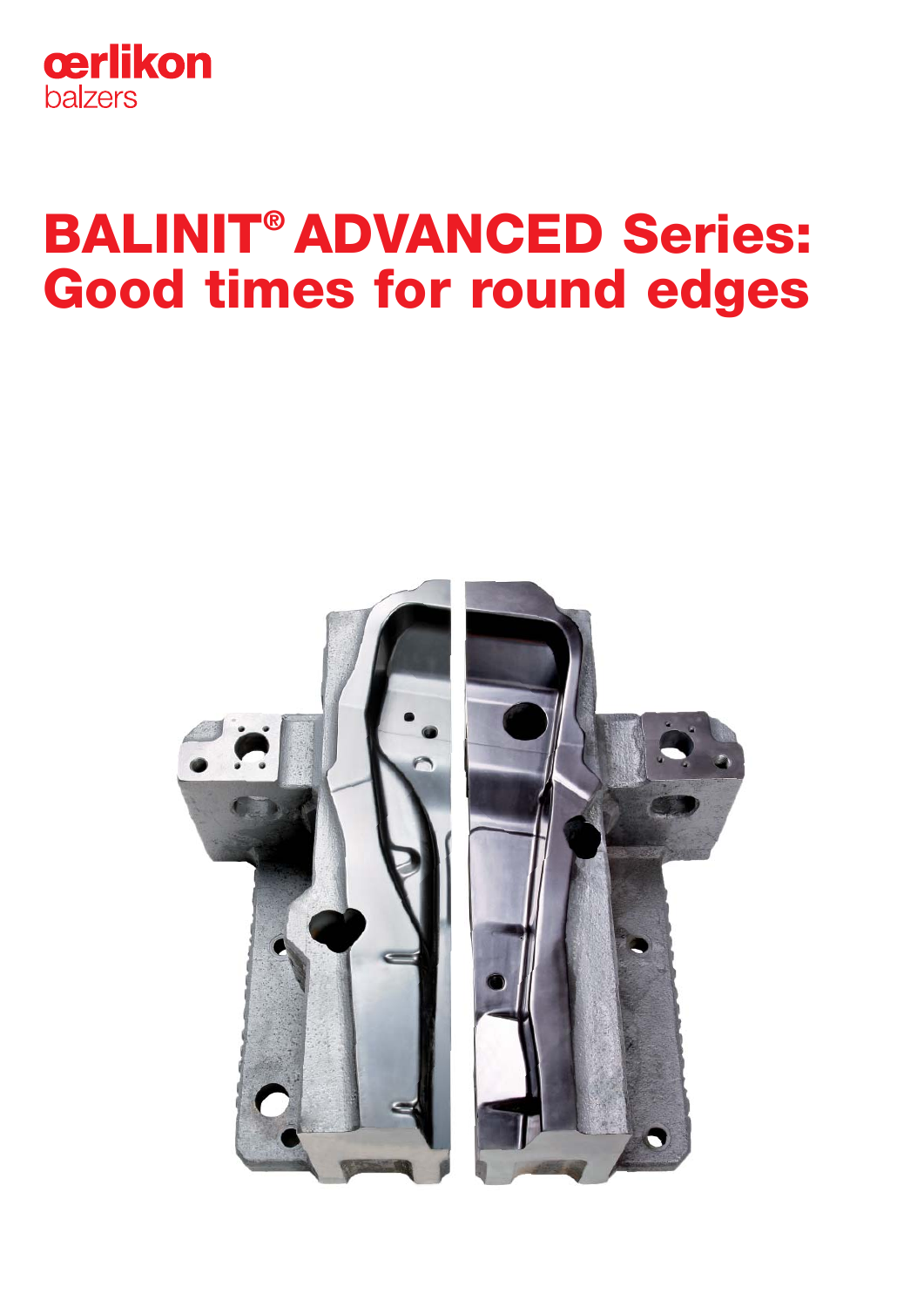# Optimised adhesion, improved surface support and resistance to abrasive wear

Punching and forming tools as well as pressure die-casting moulds are exposed to complex stress profiles, particularly in edge zones. Moreover, significant stress gradients occur between the surface and the remaining volume of the tool.

**Balzers' solution** The ADVANCED Series coatings developed by Oerlikon Balzers enhance the support effect of the tool surface and substantially improve the performance potential of the hard coating. Tool service life is prolonged by as much as 100%.

The ADVANCED Series is also an alternative for tools that so far have been treated with CVD or TD (Toyoda Diffusion) because of service life considerations. The PVD ADVANCED technology prevents geometrical and dimensional changes and delivers equivalent or better results.

Oerlikon Balzers' BALINIT® FUTURA NANO ADVANCED, BALINIT® LUMENA ADVANCED, and BALINIT® ALCRONA PRO ADVANCED are optimised PVD coatings with perceptibly enhanced performance. Additional advantages of this series of coatings also include greater surface hardness and homogeneous hardness profiles.

### Advantages

- Improved coating adhesion
- Higher load capacity
- Greater resistance to abrasive wear
- Less tendency to heat checking
- Greater resistance to crack initiation and propagation
- Optimised critical load

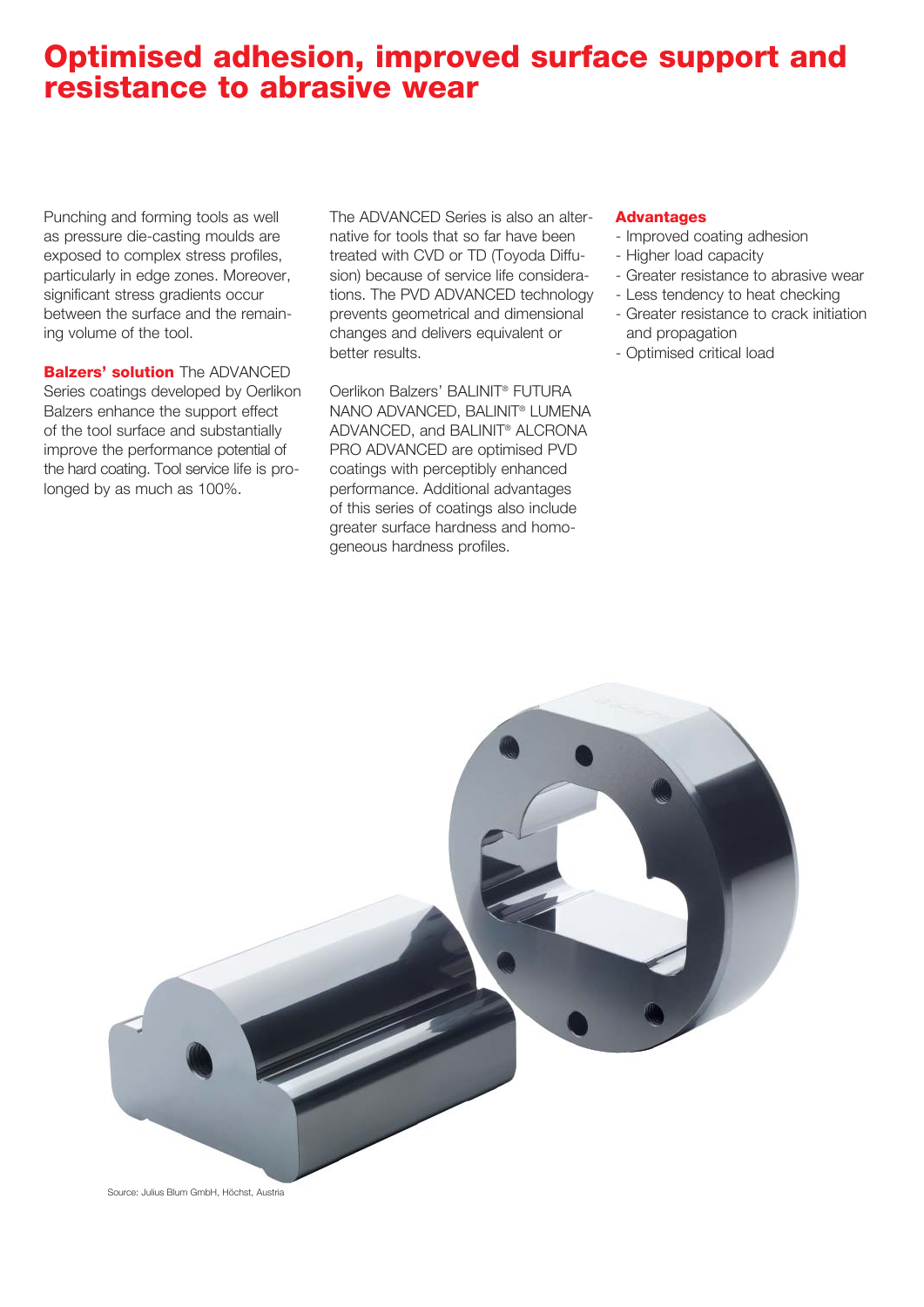# Greater performance potential due to optimised parameters

## Success stories with BALINIT® ALCRONA PRO ADVANCED





**Application:** Press forming<br>**Component:** Bolt head Component:<br>Tool: **Tool:** Press forming punch<br> **Material:** CPM1V (PM Steel) **Material:** CPM1V (PM Steel)<br>**Coating:** BALINIT® ALCRON4 **Coating:** BALINIT® ALCRONA PRO ADVANCED<br>**Advantages:** Longer service life Longer service life Less machine downtime

Less scrap

#### **Application:** Blanking of 10-mm sheet steel<br>**Component:** Pedal parts Component:<br>Tool: **Tool:** Blanking punch<br> **Material:** 1.2379 (~ AISI D **Material:** 1.2379 (~ AISI D2), 61 HRC<br>**Coating:** BALINIT® ALCRONA PRO AD **Coating:** BALINIT® ALCRONA PRO ADVANCED<br> **Advantages:** Same service life as with CVD Same service life as with CVD

### Wear comparison



| <b>Application:</b> | Blanking of 4-mm sheet steel              |
|---------------------|-------------------------------------------|
| <b>Component:</b>   | Steering part                             |
| Tool:               | Blanking punch                            |
| <b>Material:</b>    | 1.2379 (~ AISI D2), 62 HRC                |
| Coating:            | BALINIT <sup>®</sup> ALCRONA PRO ADVANCED |
| <b>Advantages:</b>  | Improved service life                     |
|                     |                                           |

# Improvement of critical load



### Hardness indentation



BALINIT® ALCRONA PRO versus BALINIT® ALCRONA PRO ADVANCED: Less plastic deformation due to greater substrate surface hardness.